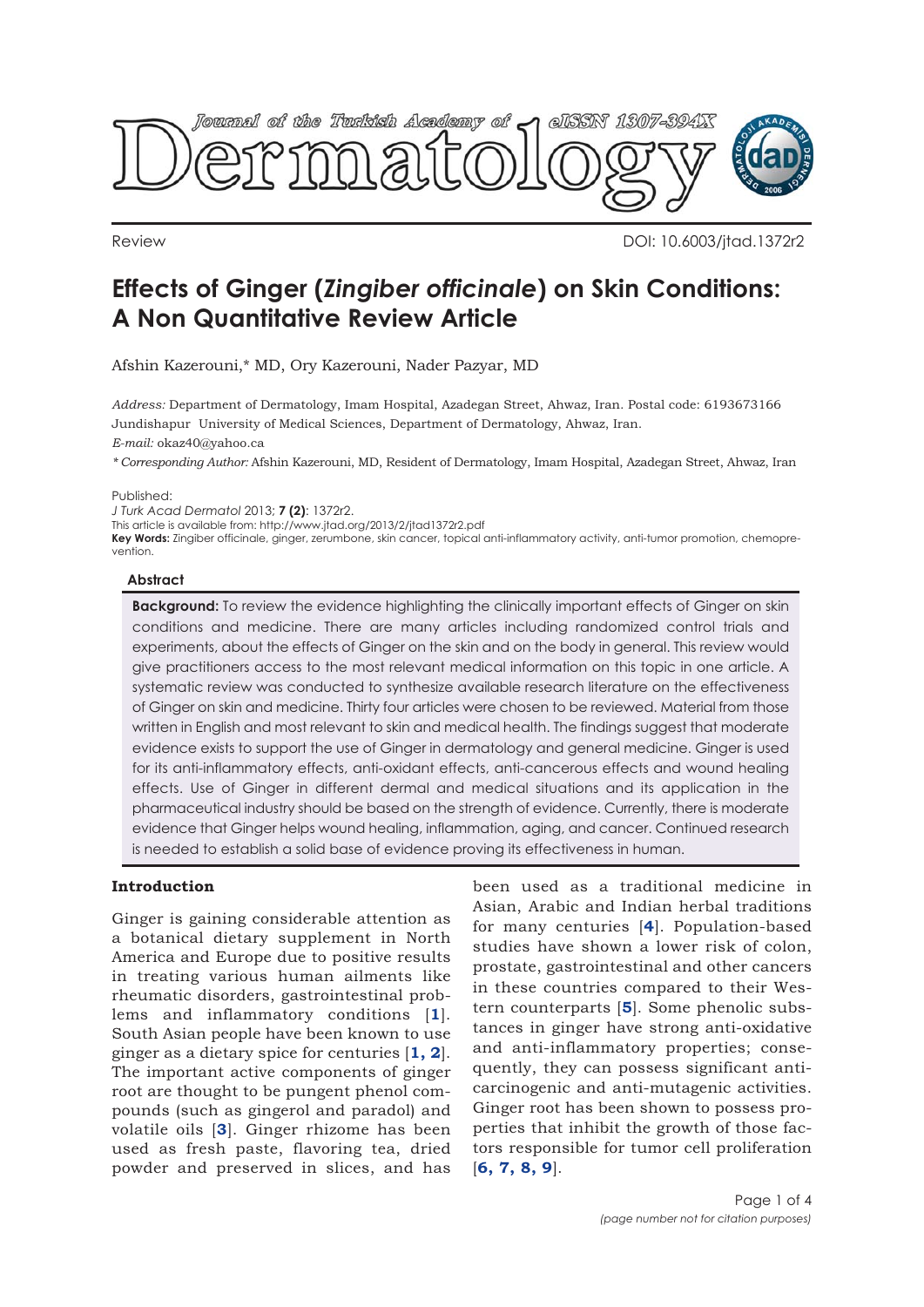## **Literature Search and Method**

CINAHL, PUBMED, Ovid databases were searched with the following keywords 'Zingiber officinale, Ginger, Zerumbone, skin cancer, topical anti-inflammatory activity, Anti-tumor promotion, chemoprevention. There were 35 results; however, one article was excluded as it was not in English. Out of 35 articles, 6 were systematic reviews, 29 were original research publications and there were only two human-based studies.

### **Findings**

#### **1.1. Anti-carcinogenic effects on skin**

Chemical chemoprevention is a concept defined as the prevention of cancer by the administration of natural or synthetic pure chemicals, or by daily foods enriched with cancer preventive components [**10, 11**]. Many plant derived compounds have shown inhibitory effects on the tumor promoting stage [**12, 13**]. Tumor production is linked to oxidative and inflammatory stress, so any compound that exhibits an anti-inflammatory and antioxidative effect can act as an anti-carcinogenic and anti-mutagenic agent [**5].** Positive evidence illustrating a slowing down, or inhibiting of the carcinogenic process by using phytochemicals in the skin, is receiving increased interest among researchers. Overall, a significant number of in vitro and laboratory animal studies have provided substantial evidence that ginger and its organic pungent vallinoid compounds are effective inhibitors of the carcinogenic process via multiple pathways. Multiple studies showed that rhizome of ginger can abrogate the activation induced by a phorbol-ester promoter, 12-O-hexadecanoylphorbol-13acetate (HPA) and 12-O-tetradecanoylphorbol-13-acetate (TPA) of *Epstein-Barr* virus (EBV) in *Raji* cells; however, no cytotoxicity of rhizomes was observed in these cells [**9, 13, 14, 15**].

[6]-Gingerol has potent anti-oxidant activity. It inhibits phospholipid peroxidation induced by FeCl3-ascorbate and xanthine-oxidase system responsible for the generation of free oxygen radicals such as superoxide anion [16, 17]. Another suggested action of these compounds is to suppress proliferation of human cancer cells through induction of

apoptosis in transformed and cancerous cells [**18**, **19**]. [6]-gingerol is also known to possess anti-angiogenic activity which may inhibit tumor growth and metastasis as angiogenesis is required for tumor progression [**20, 21**]. Zerumbone mediates its anti-inflammatory and anti-proliferative activities through the modulation of NF-kB activation and inhibition of NF-kB regulated gene expression [**22, 23**]. The carcinogens induce this gene expression, thus its inhibition may provide a molecular basis for the treatment and prevention of cancer [**5, 23**].

These extracts are shown to possess appropriate physiochemical properties for transcutaneous absorption. [6]-gingerol is the main phenylalkanol which has been studied extensively but other vinyl ketones like [6]-paradol have also been shown to possess such properties [**7**]. Increasing the concentration of only [6]-gingerol in plasters applied to skin did not improve the topical anti-inflammatory activity to a great degree, indicating that other vinyl ketones and zerumbone play a significant role [**7, 23**].

#### **1.2. General effects on skin**

As humans get older, the skin deteriorates as a result of the aging process [**24**]. This process may be enhanced due to certain diseases like Diabetes Mellitus or use of topical drugs like steroids due to their inhibitory effect on collagen synthesis [**25, 26**]. Topical steroid use may slow down the recovery from skin wounds [**26**]. A simple bruising or abrasion may lead to the development of chronic ulcers with devastating consequences [**25, 26**]. Studies have shown that ginger extract use on skin can improve the structure and function of the skin and concomitantly may reduce the formation of non-healing wounds in at-risk skin [**27, 28**]. [6]- Gingerol helps new blood vessel formation in inflamed and damaged skin which has a reduced vasculature [**3**].

Naturally occurring ginger with skin repair potential and anti-oxidant/anti-inflammatory properties does not cause skin irritation when used in patients suffering from abrasions or slow healing ulcers and may be a better topical drug to use in such cases to improve patient compliance and better skin repair [**28**]. A study on corticosteroid-treated rats showed that pretreatment with topical ginger and curcumin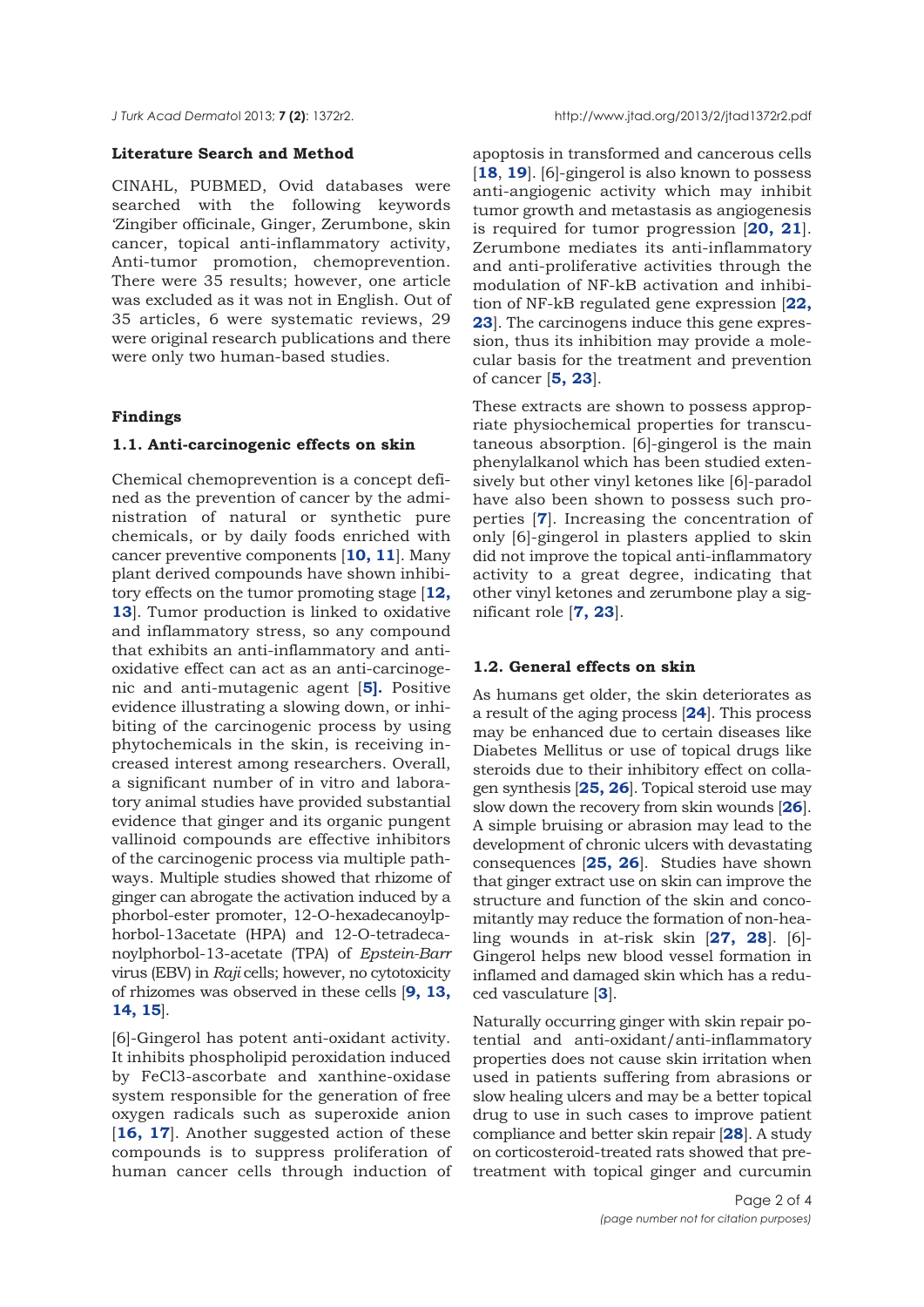extract improved healing of induced abrasion skin wounds. No irritation was observed during pre-treatment and wounding/wound healing phases [**28**]. The only approved treatment for such patients in the United States is through the use of all-trans retinoic acid (RA) which is known to cause skin irritations [**29**, **30**]. If the irritation from the treatment is too great, the treatment itself may be counterproductive and lead to noncompliance [**7, 29**].

*Minghetti et al.* evaluated ginger dry extract for its in–vivo topical activity [**30**]**.** They were of the opinion that it inhibited croton-oil-induced ear edema in mice and this effect can be seen in humans. This anti-inflammatory effect can be through various mechanisms like the inhibition of 5-lipooxygenase, the inhibition of cyclooxygenase, and inhibition of nitric oxide production and/or induction of genes encoding pro-inflammatory cytokines involved in inflammatory reactions [**31, 32, 33**].

#### **Conclusion and Discussion**

Overall there is substantial evidence from animal and in vitro studies that ginger and its organic vallinoid compounds are effective anti-inflammatory agents and inhibitors of the carcinogenic process in cell culture systems. Ginger is safe to be consumed by humans and has been found to be non-toxic. Regular use of ginger can be investigated to develop skin cancer strategies at the tumor promoting stage as epidemiological evidence argues strongly that tumor promotion is a critical stage in the development of human cancers [**9, 10**]. Communities with high risk of skin malignancies should be encouraged to consume plants with anti-tumor promoting properties to avoid the use of currently expensive and toxic therapeutic agents [**34**]. The topical use of ginger extract is also possible and can be conveniently used to develop medicated anti-inflammatory plasters which can be assessed for their effectiveness with future clinical studies. Until now, the majority of studies are focused on animals with human experimental studies remaining sparse in this field.

# **Further Research**

Further studies to determine the anti-inflammatory and anti-cancerous activity of this easily accessible and inexpensive natural product should include human intervention trials; although the factors of genetic and environmental vulnerability may act as confounding factors for such diseases within the humans under trial. There is a need for further investigation to identify and isolate the biologically active compounds in ginger and to demonstrate their anti-tumor promoting activity in in-vivo experiments [**9**]. Moreover, there should be studies comparing the systematic versus topical-only routes.

#### **References**

- 1. Park EJ, Pezzuto JM. Botanicals in cancer chemoprevention. Cancer Metastasis Rev 2002; 21: 231-255. PMID: 12549763
- 2. Altman RD, Marcussen KC. Effects of a ginger extract on knee pain in patients with osteoarthritis. Arthritis Rheum 2001; 44: 2531-2538. PMID: 11710709
- 3. Ali BH, Blunden G, Tanira MO, Nemmar A. Some phytochemical, pharmacological and toxicological properties of ginger (Zingiber officinale Roscoe): a review of recent research. Food Chem Toxicol 2008; 46: 409-420. PMID: 17950516
- 4. Dorai T, Aggarwal BB. Role of chemopreventive agents in cancer therapy. Cancer Lett 2004; 215: 129-140. PMID: 15488631
- 5. Fansworth NR , Bunyapraphatsra N. Thai Medical Plants Prachachon 1992. Bangkok, Thailand.
- 6. Surh YJ, Park KK, Chun KS, Lee LJ, Lee E, Lee SS. Anti-tumor-promoting activities of selected pungent phenolic substances present in ginger. J Environ Pathol Toxicol Oncol 1999; 18: 131-139. PMID: 15281225
- 7. Minghetti P, Sosa S, Cilurzo F, Casiraghi A, Alberti E, Tubaro A, Loggia RD, Montanari L. Evaluation of the topical anti-inflammatory activity of ginger dry extracts from solutions and plasters. Planta Med 2007; 73: 1525-1530. PMID: 18058610
- 8. Park KK, Chun KS, Lee LM, Lee SS, Surh YJ. Inhibitory effects of [6]-gingerol, a major pungent principle of ginger, on phorbol ester-induced inflammation, epidermal ornithine decarboxylase activity, and skin tumor promotion in ICR mice. Cancer Lett 1998; 129; 139-144. PMID:9719454
- 9. Vimala S, Norhanom AW, Yadav M. Anti-tumour promoter activity in Malaysian ginger rhizobia used in traditional medicine. Br J Cancer 1999; 80: 110-116. PMID: 10389986
- 10. Hammond EC. Tobacco. In: Persons at High Risk of Cancer. Fraumeni Jr JF, ed. New York, Academic Press1975; 131–138.
- 11. Wattenberg LW. Chemoprevention of cancer. Cancer Res 1985; 45: 1-8. PMID: 3880665
- 12. Morse MA, Stoner GD. Cancer chemoprevention: principles and prospects. Carcinogenesis 1993; 14: 1737-1746. PMID: 8403193
- 13. Koshimizu K, Ohigashi H, Tokuda H, Kondo A, Yamaguchi K. Screening of edible plants against pos-